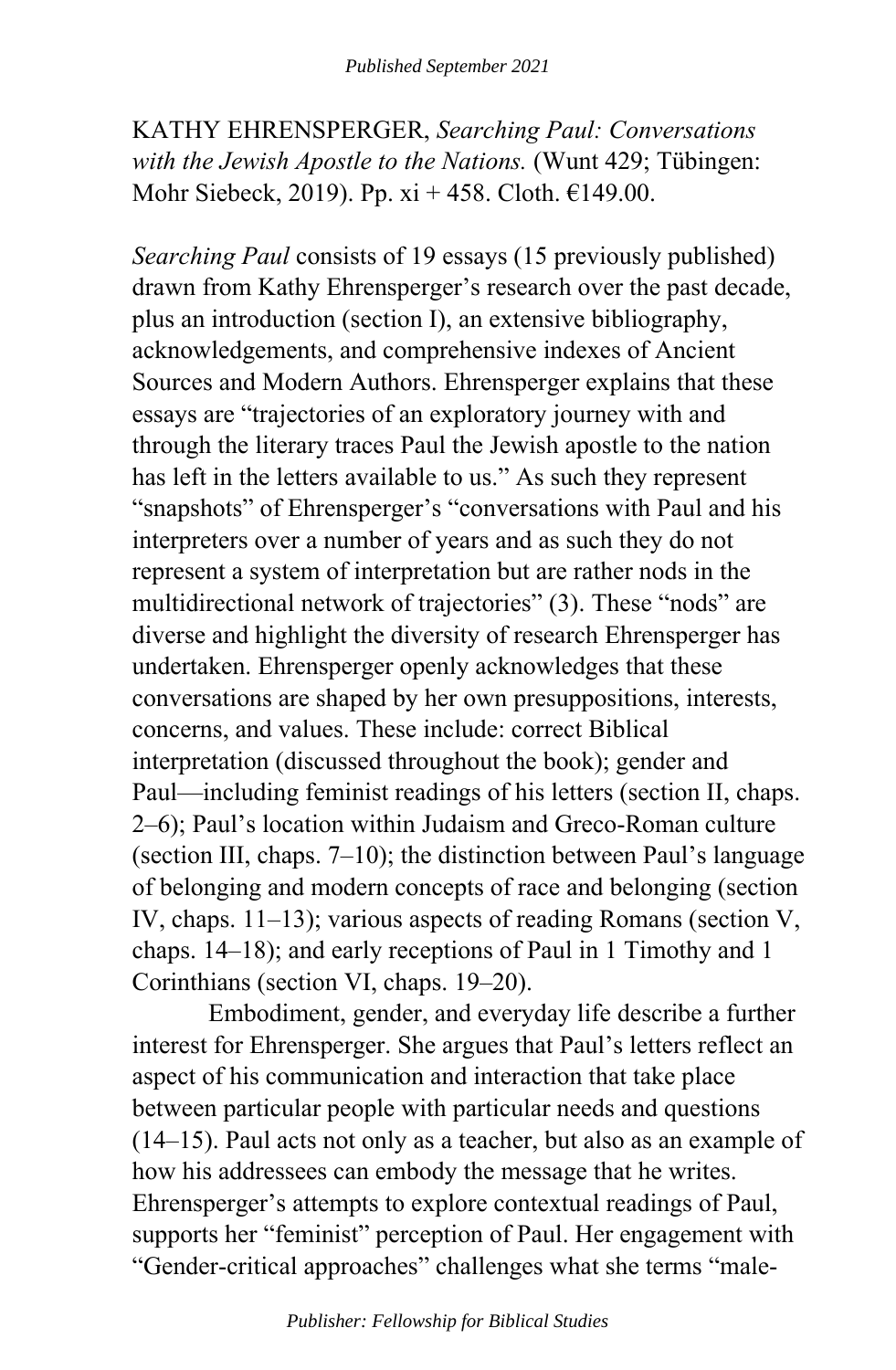stream theologies and interpretations," but she does this to necessitate "critical reflection on the hermeneutical presuppositions at work in any interpreter's approach to biblical texts and theologies" (70).

While Ehrensperger espouses the Paul within Judaism school of thought, she nevertheless argues that even though Paul is a Jew and utilises Jewish interpretive practices, "the peculiarity of Paul's activities in writings lies in the fact that he transmits this content to non-Jews, that is to people who are not socialised and do not live within the context of Jewish traditions." As such he is involved in "a cultural translation process" (11). Consequently, Paul can translate key themes across linguistic and cultural boundaries (the topics of section III, chaps. 7–10), and is able to draw on Greco-Roman thought and language and utilise this in speaking to his various church communities.

Spanning two sections, chapters 8–12, specifically explore terminology and concepts important to Paul's own context and thinking. The chapter titles reflect this well: "Polis, Oikos and Ekklesia in 1 Cor 12:1-11" (chap. 8); "Embodying the Ways of Christ: Paul's Teaching of the Nations" (chap. 9); "The Absence of ἐυσέβεια in Paul: Peculiarities of Cultural Translation" (chap. 10); "Paul, His People and Racial Terminology" (chap. 11); and "Narratives of Belonging: The Role of Paul's Genealogical Reasoning" (chap. 12). Each essay reiterates Ehrensperger's argument for Paul as a cross-cultural translator.

For Ehrensperger, biblical interpretation is "a collective endeavour, a conversation of scholars, past and present, that will hopefully inspire scholars in the future" (6). This involves challenging anachronistic readings and interpretations that seek to understand the world of antiquity using contemporary concepts (concepts such as power—including language of power—race, ethnicity and cultural diversity, and religious concepts and rituals). She is especially concerned with the way in which Christian self-understanding over the centuries has developed in opposition to Jewish traditions and Jewish people, leading more recently to anti-Semitism and racism. This is addressed in section IV, chaps. 11–13. Each chapter deals with key terminology and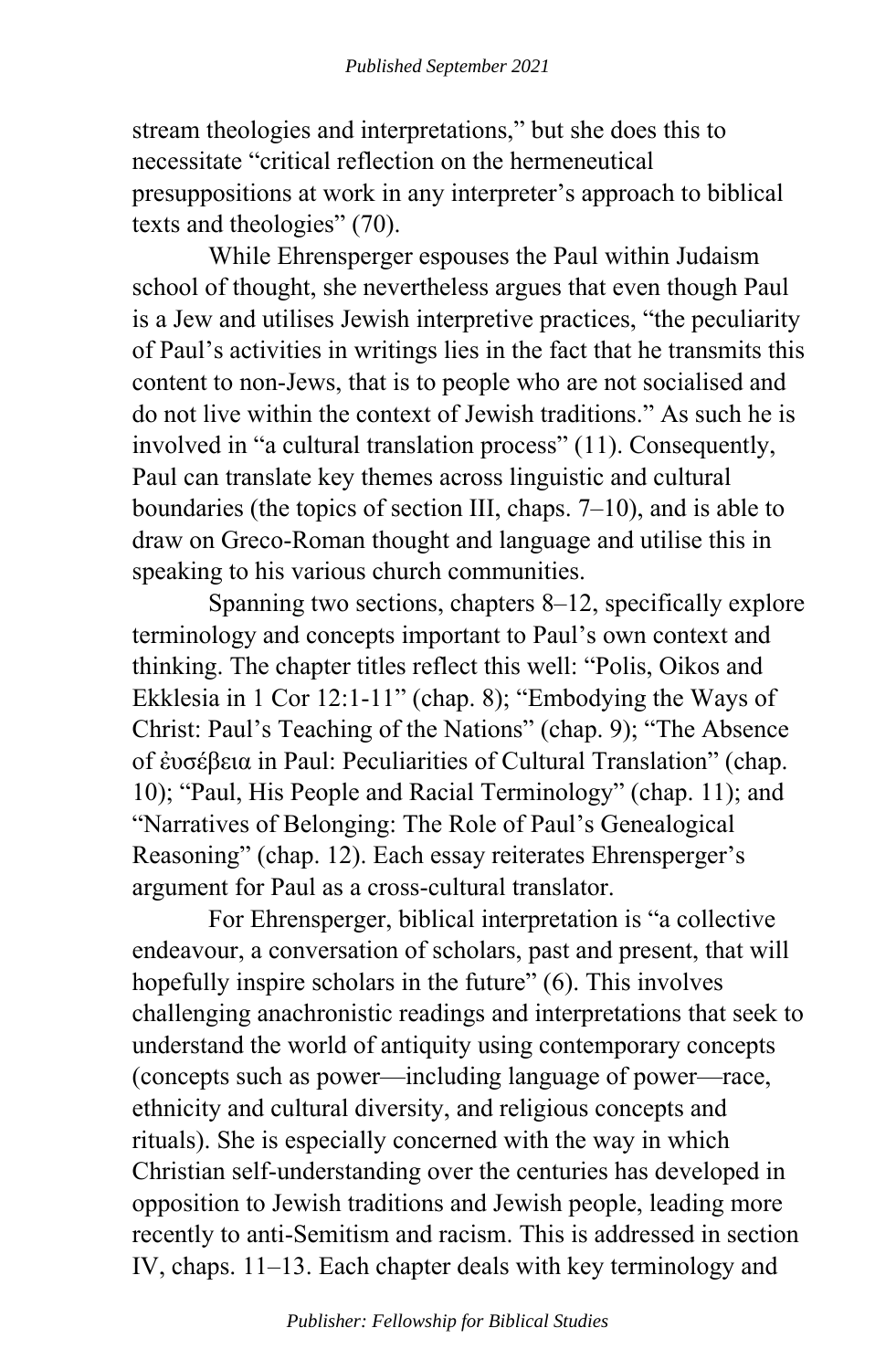concepts that relate to usual labelling of people-groups and subgroups. Ehrensperger highlights the difference between how the modern concept of "race" operates differently than the way some of these category designators in Paul were used during his time. While she accepts that Paul employs certain terms to delineate different distinct groups (such as γένος and ἔθνος) they appear to have broader and, at times, more ambiguous boundaries of meaning than the likes of "Gentile" and "race" have today. Ehrensperger is keen to distance Paul's use of such terms from modern ideas. She argues that "no discourse of 'race' existed in antiquity as no ideas expressed in negative stereotyping literature expressed anything which resembles the 'racial' categories of modernity" (215). Thus, it is something alien to the ancient world within which Paul wrote. Instead, it is most likely Paul uses such terms to distinguish between the Jewish people and others in a broader, non-racial sense akin to kinship distinctions (226).

Section V (chaps. 14–18) and VI (chaps. 19–20), directly explore various biblical texts*.* These chapters present different perspectives for interpreting passages and ideas in Romans, and aspects of Paul's thought in 1 Timothy and 1 Corinthians, respectively. Ehrensperger's erudite interpretation and critique explores alternative interpretations, with consideration to cultural, sociolinguistic, and contemporary approaches to interpreting Paul.

The diversity of themes in *Searching Paul* represents both a strength of this volume and a challenge for any reviewer and reader. It is challenging, because Ehrensperger's mature critique of many of the ideas consistent with mainstream scholarship that one usually draws on when interpreting Paul, requires us to challenge our own filters and frameworks with which we interpret his thought. It is also inspiring, because this work highlights the value that passion and confidence a scholar such as Ehrensperger brings to the exercise of biblical interpretation. It is rewarding, because *Searching Paul* both confirms and has shifted some of my own interpretation of Paul. *Searching Paul* is not for everyone. Those who prefer a single theme in a book will find it